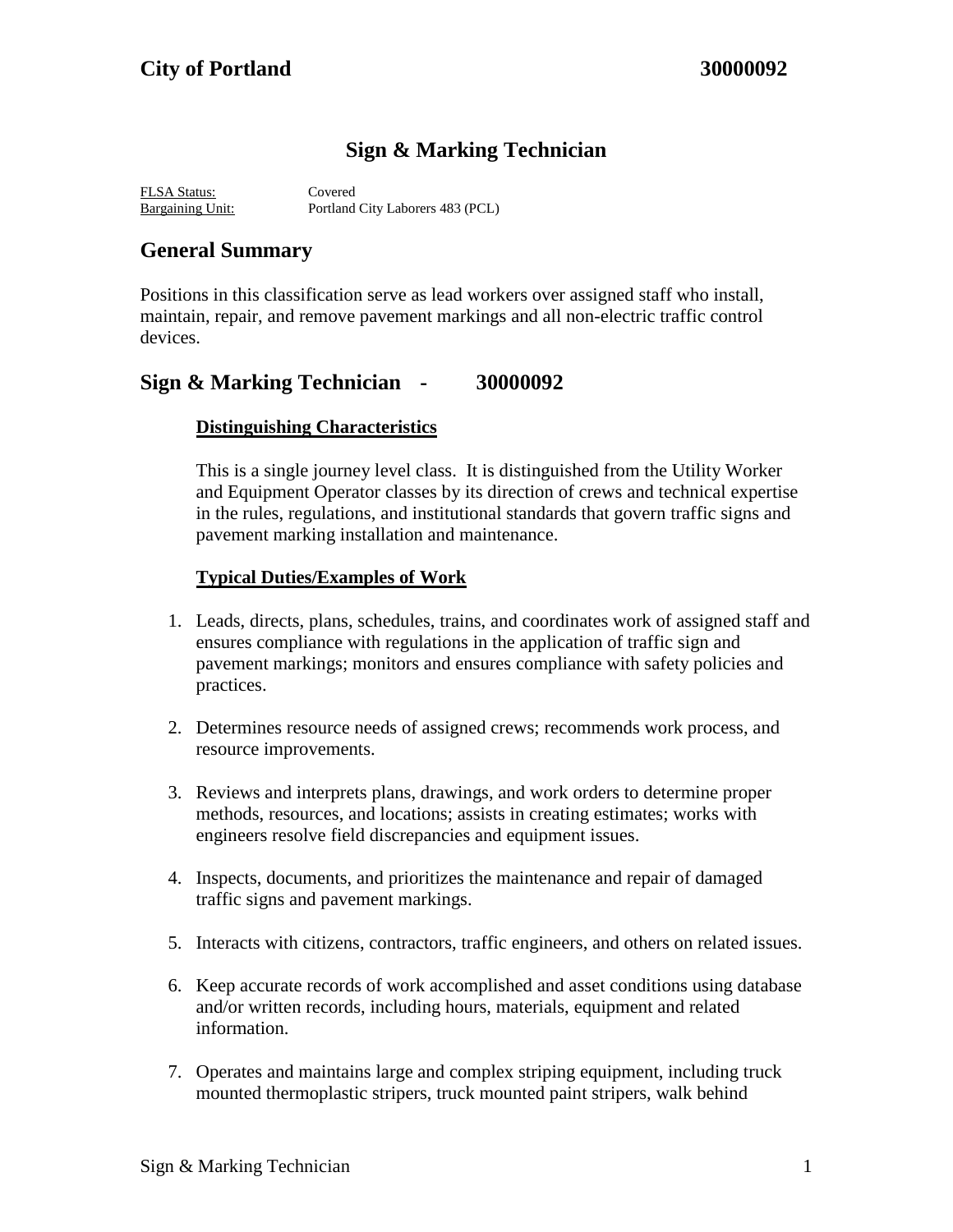thermoplastic applicators, and surface planning and truck mounted sweeping equipment as needed.

- 8. Provides emergency street closure, traffic signage, and other public safety response as needed.
- 9. Performs related duties as assigned.

#### **Required Knowledge, Skills and Abilities**

Knowledge of: tools, materials, processes, regulations, institutional standards, and techniques of pavement marking and traffic sign installation; troubleshooting techniques; uniform traffic control device standards; safe working practices; effective principles and practices of leadership.

Ability to: learn and use safe working practices; maintain records; maintain supplies and complex equipment; communicate effectively; work effectively with co-workers in a diverse workforce, and respond appropriately to question/concerns from other employees, citizens, and organizations. schedule and assign the work of others

Skill in: interpreting pavement marking and sign installation plans, diagrams and standards; directing the installation, maintenance and repair of traffic signs and pavement markings; demonstrating techniques to others; providing training to others; providing lead direction to staff, including assigning and reviewing work

#### **Special Requirements**

Valid Class "A" Commercial Driver's License; passing routine respiratory protection physical assessment and fit-testing; some positions may require additional endorsements, certifications and licenses; hazardous materials and tanker endorsements required.

### **Classification History:**

Adopted: 2-03-99: Class created as a result of DCTU Classification and Compensation Study 1998-99. This class is composed of the following classes: 1440 Traffic Sign Crew Leader Revised 04-30-79, 08-08-88 June 2009 - Change Job Class number from 1227 to 30000092, due to system change. Revised: 7-1-17 Union changed from DCTU to PCL Revised 1-19-2018 Changed title from Traffic Crew Leader and updated duties.

## **Working Conditions**